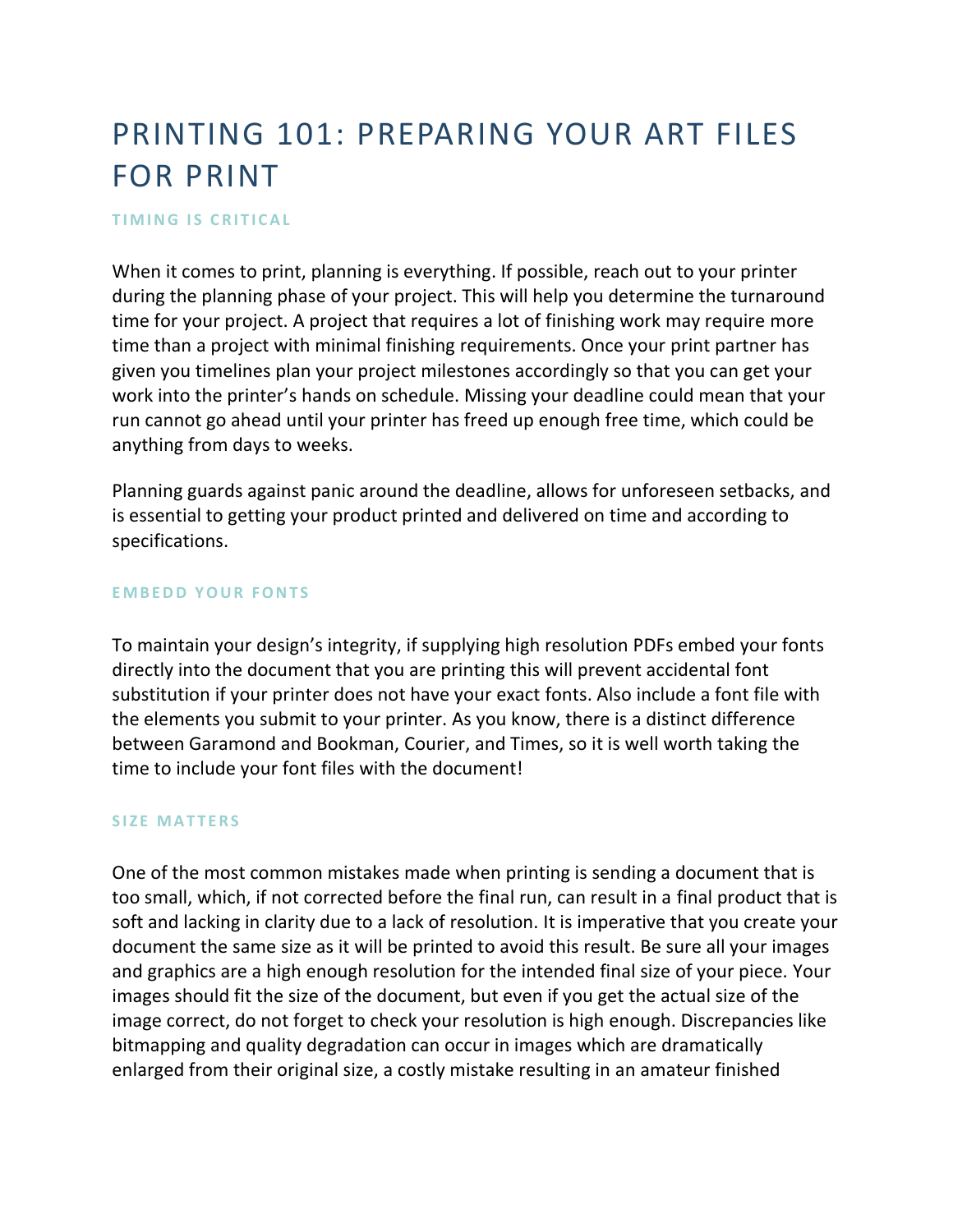product. To get the best results in terms of finished product, make the resolution of your images are a minimum of 300DPI.

Designing at actual size reduces the margin for error with graphics, fonts and layout once printed. Without taking adequate precaution, may find that something that looks great on your screen soon turns into a design disaster when printed in the large format for which it was intended.

# **PROOF YOUR DOCUMENT**

Everyone's nightmare: You have submitted your art files and had it printed only to discover the telephone number or web address was incorrect or it contains a glaring typo! Nothing quite describes that feeling in the pit of your stomach the moment you discover the error. What a nightmare! And one that can cost you a lot of money, or worse – make you look bad to client, peers, or boss. It is essential that you allow yourself plenty of time to thoroughly proof your document for any factual, typographical, punctuation and grammatical errors. Remember that a misplaced comma can dramatically change the meaning of a sentence, or a missing period or hyphen in an email address can make it impossible for customers to contact your company or your client. EXPERT ADVICE A second set of eyes. If you are like most people, it is almost impossible to proof your own work- enlist a colleague or friend to proof it too, then sit together a double check information such as phone numbers and email addresses together. If you are designing for a client have them proof it too. It never hurts to have the client sign off on the final document accepting responsibility for any errors.

# **C O N S I S T E N C Y**

One of the things that separates a highly successful brand from the rest is consistency in their presentation and style. Make your margins consistent throughout your work, especially on multi-page documents. For booklets, page margins need to be equal on both the inside and outside. When you change something on one page, make sure that change is repeated on every other page, as anything else will look awkward and unprofessional. Look for consistency as part of your final proofing.

# **CONVERT TO CMYK**

To avoid costly color correction, convert your document from RGB to CMYK. Despite seeing no differences on screen, the printing difference is dramatic. Often converting from RGB to CMYK is tricky and requires some tweaking. When it comes to your brand colors accuracy really matters, do not hesitate to ask your printer for a color drawdown.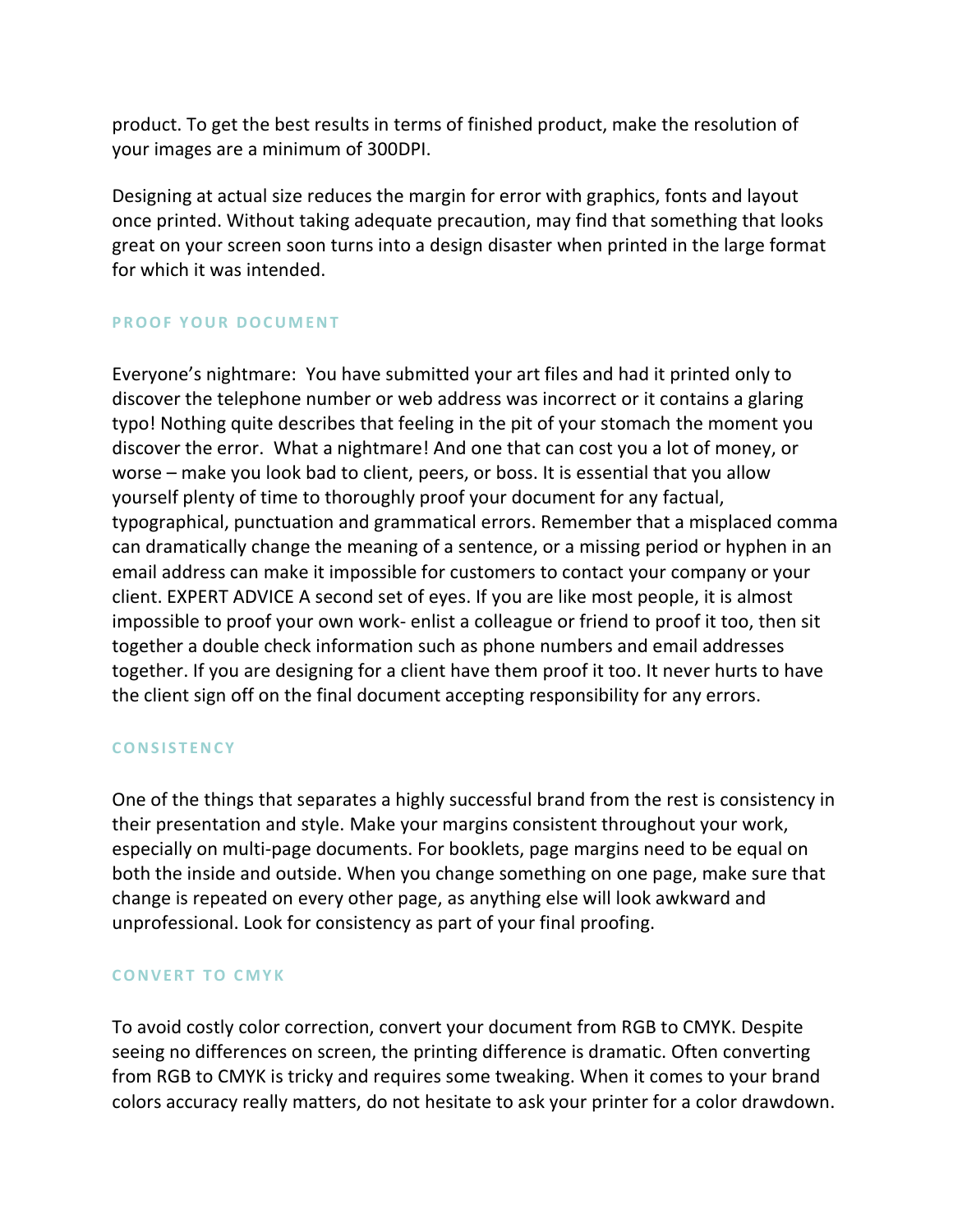Drawdown is a basic test used to determine color accuracy. It is a small tip like this that can make or break your design and save you a pretty penny at the same time! For example, Pressworks primary brand color is 100% Cyan we performed a drawdown to assure our printed material, CMYK, match the RGB color on our website as closely as possible.



RGB: R-0 G-174 B-239 CMYK: C-100 M-0 Y-0 K-0

### **B L A C K S**

It is just as important as colors to properly set up blacks for your printing files. If your design has black and white images, convert them to grayscale to avoid a sepia tint, because they will print with all colors otherwise. Among designers, opinions differ which black to use for certain elements. The reason for this is that layout software allows you use different blacks, such as RGB black, Photoshop black, registration black and many more. On screen, some will look deeper than others, but the results can vary in print. The reason for this is that some blacks use other colors to yield a richer result. This can cause problems with text elements: if there is a slight misalignment of the individual colors, letters appear blurry or shadowed.

Pressworks recommends that you use only the black process color (the K in CMYK) for black or gray elements, especially for text. If you absolutely must achieve a deeper black other than 100% K, use C:40/M:0/Y:0/K:100 or C:30/M:30/Y:30/K:100.



RGB: R-0, G-0, B-0 CMYK: C-40, M-0, Y-0, K-100 CMYK; C-30, M-30, Y-30, K-100

# **PRINT YOUR OWN PROOF**

One of the easiest ways to ensure a quality finished item is to print out a proof of your design for your review and give a copy to your printer. You could also provide notes to add extra clarity and eliminate any questions which may arise during the printing process.